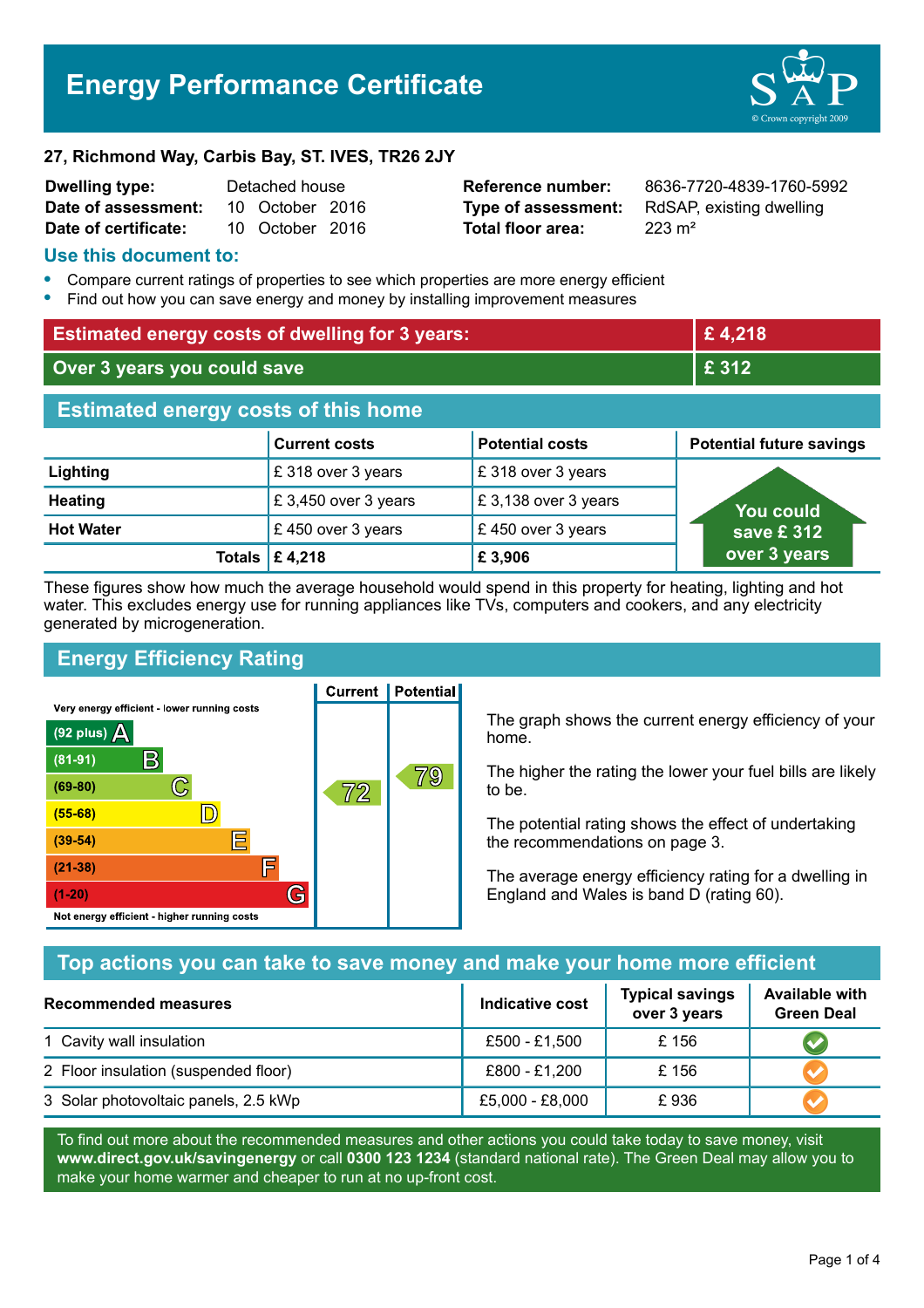#### 27, Richmond Way, Carbis Bay, ST. IVES, TR26 2JY 10 October 2016 RRN: 8636-7720-4839-1760-5992

**Energy Performance Certificate**

| <b>Element</b>        | <b>Description</b>                             | <b>Energy Efficiency</b> |
|-----------------------|------------------------------------------------|--------------------------|
| Walls                 | Cavity wall, as built, no insulation (assumed) | ★★☆☆☆                    |
|                       | Cavity wall, as built, insulated (assumed)     | ★★★★☆                    |
| Roof                  | Roof room(s), insulated (assumed)              | ★★★★☆                    |
|                       | Pitched, insulated (assumed)                   | ★★★★☆                    |
| Floor                 | Suspended, no insulation (assumed)             |                          |
|                       | Suspended, insulated (assumed)                 |                          |
| <b>Windows</b>        | Fully double glazed                            | ★★★★☆                    |
| Main heating          | Boiler and radiators, mains gas                | ★★★★☆                    |
| Main heating controls | Programmer, room thermostat and TRVs           | ★★★★☆                    |
| Secondary heating     | Room heaters, dual fuel (mineral and wood)     |                          |
| Hot water             | From main system                               | ★★★★☆                    |
| Lighting              | Low energy lighting in 90% of fixed outlets    | *****                    |

### **Summary of this home's energy performance related features**

Current primary energy use per square metre of floor area: 159 kWh/m² per year

The assessment does not take into consideration the physical condition of any element. 'Assumed' means that the insulation could not be inspected and an assumption has been made in the methodology based on age and type of construction.

See addendum on the last page relating to items in the table above.

## **Low and zero carbon energy sources**

Low and zero carbon energy sources are sources of energy that release either very little or no carbon dioxide into the atmosphere when they are used. Installing these sources may help reduce energy bills as well as cutting carbon. There are none provided for this home.

## **Opportunity to benefit from a Green Deal on this property**

The Green Deal may enable owners and occupiers to make improvements to their property to make it more energy efficient. Under a Green Deal, the cost of the improvements is repaid over time via a credit agreement. Repayments are made through a charge added to the electricity bill for the property. To see which improvements are recommended for this property, please turn to page 3. You can choose which improvements you want to install and ask for a quote from an authorised Green Deal provider. They will organise installation by an authorised Green Deal installer. If you move home, the responsibility for paying the Green Deal charge under the credit agreement passes to the new electricity bill payer.

For householders in receipt of income-related benefits, additional help may be available.

To find out more, visit **www.direct.gov.uk/savingenergy** or call **0300 123 1234**.

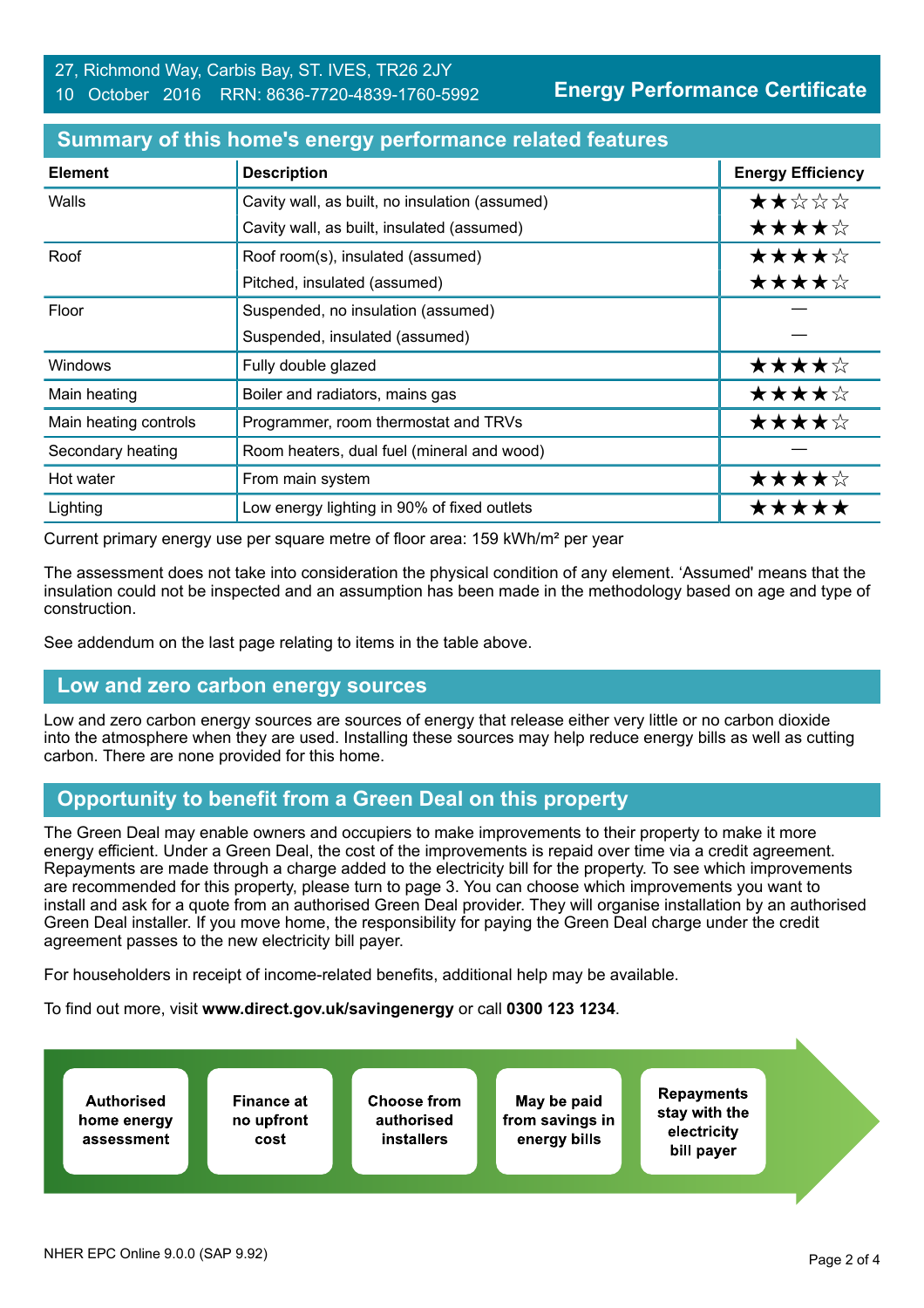#### 27, Richmond Way, Carbis Bay, ST. IVES, TR26 2JY 10 October 2016 RRN: 8636-7720-4839-1760-5992

## **Recommendations**

The measures below will improve the energy performance of your dwelling. The performance ratings after improvements listed below are cumulative; that is, they assume the improvements have been installed in the order that they appear in the table. Further information about the recommended measures and other simple actions you could take today to save money is available at **www.direct.gov.uk/savingenergy**. Before installing measures, you should make sure you have secured the appropriate permissions, where necessary. Such permissions might include permission from your landlord (if you are a tenant) or approval under Building Regulations for certain types of work.

Measures with a green tick are likely to be fully financed through the Green Deal since the cost of the measures should be covered by the energy they save. Additional support may be available for homes where solid wall insulation is recommended. If you want to take up measures with an orange tick  $\bullet$ , be aware you may need to contribute some payment up-front.

| <b>Recommended measures</b>        | <b>Indicative cost</b> | <b>Typical savings</b><br>per year | <b>Rating after</b><br>improvement | <b>Green Deal</b><br>finance |
|------------------------------------|------------------------|------------------------------------|------------------------------------|------------------------------|
| Cavity wall insulation             | £500 - £1,500          | £ 52                               | C73                                | V                            |
| Floor insulation (suspended floor) | £800 - £1,200          | £52                                | C74                                | $\bullet$                    |
| Solar photovoltaic panels, 2.5 kWp | £5,000 - £8,000        | £312                               | C79                                | $\blacktriangledown$         |

## **Choosing the right package**

Visit **www.epcadviser.direct.gov.uk**, our online tool which uses information from this EPC to show you how to save money on your fuel bills. You can use this tool to personalise your Green Deal package. Public services all in one place



| <b>Green Deal package</b>          | <b>Typical annual savings</b> |
|------------------------------------|-------------------------------|
| Cavity wall insulation             | Total savings of £52          |
| Electricity/gas/other fuel savings | £0 / £44 / £8                 |

You could finance this package of measures under the Green Deal. It could **save you £52 a year** in energy costs, based on typical energy use. Some or all of this saving would be recouped through the charge on your bill.